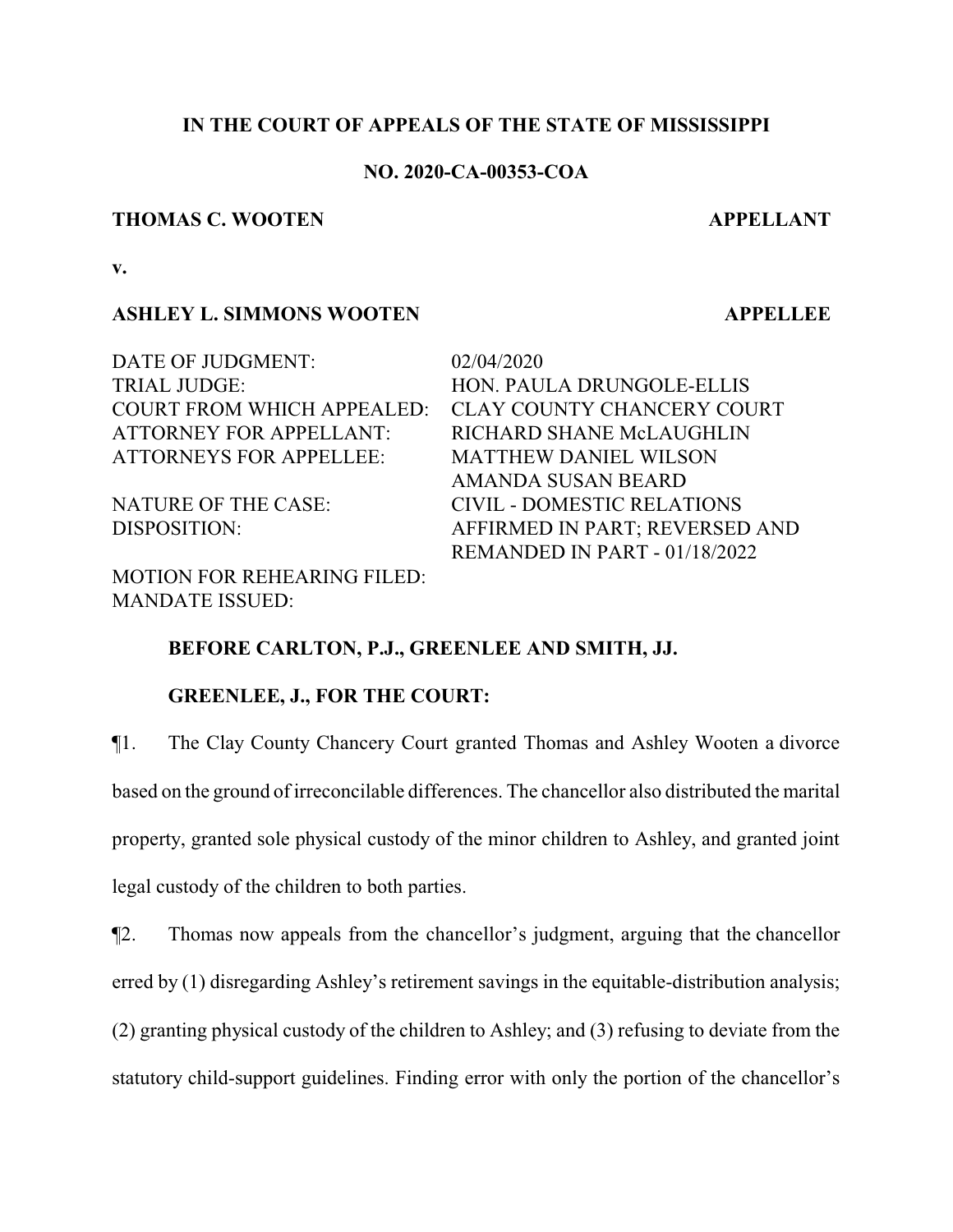judgment regarding Ashley's retirement savings account, we reverse and remand the case for further proceedings consistent with this opinion. As to the matter of child custody and child support, we affirm.

# **FACTUAL AND PROCEDURAL HISTORY**

¶3. Thomas and Ashley Wooten were married on June 18, 2011. They had two children, B.W. and C.W., before they separated in October 2015.<sup>1</sup> On March 19, 2018, Thomas filed for divorce from Ashley on the statutory ground of desertion and/or habitual cruel and inhuman treatment or, alternatively, on the ground of irreconcilable differences. On September 14, 2018, Ashley filed her answer and counter-complaint for divorce. She alleged that she was entitled to a divorce on the ground of uncondoned adultery and/or habitual cruel and inhuman treatment. Alternatively, Ashley requested a divorce on the ground of irreconcilable differences.

¶4. In October 2019, the parties agreed and entered a consent to divorce on the ground of irreconcilable differences. Before the commencement of trial, the parties agreed that they would leave the issues of child custody, child support, and property division to the court's determination.<sup>2</sup> The two-day trial began on October 29, 2019, and concluded on January 15, 2020. Both Thomas and Ashley introduced evidence and presented several witnesses.

¶5. The chancellor issued an order on January 31, 2020, and a supplemental opinion and final judgment on February 4, 2020. The chancellor awarded Ashley sole physical custody

<sup>&</sup>lt;sup>1</sup> We use initials to protect the identities of the minor children.

 $2^2$  The parties agreed that the line of demarcation date for the equitable distribution was October 14, 2015.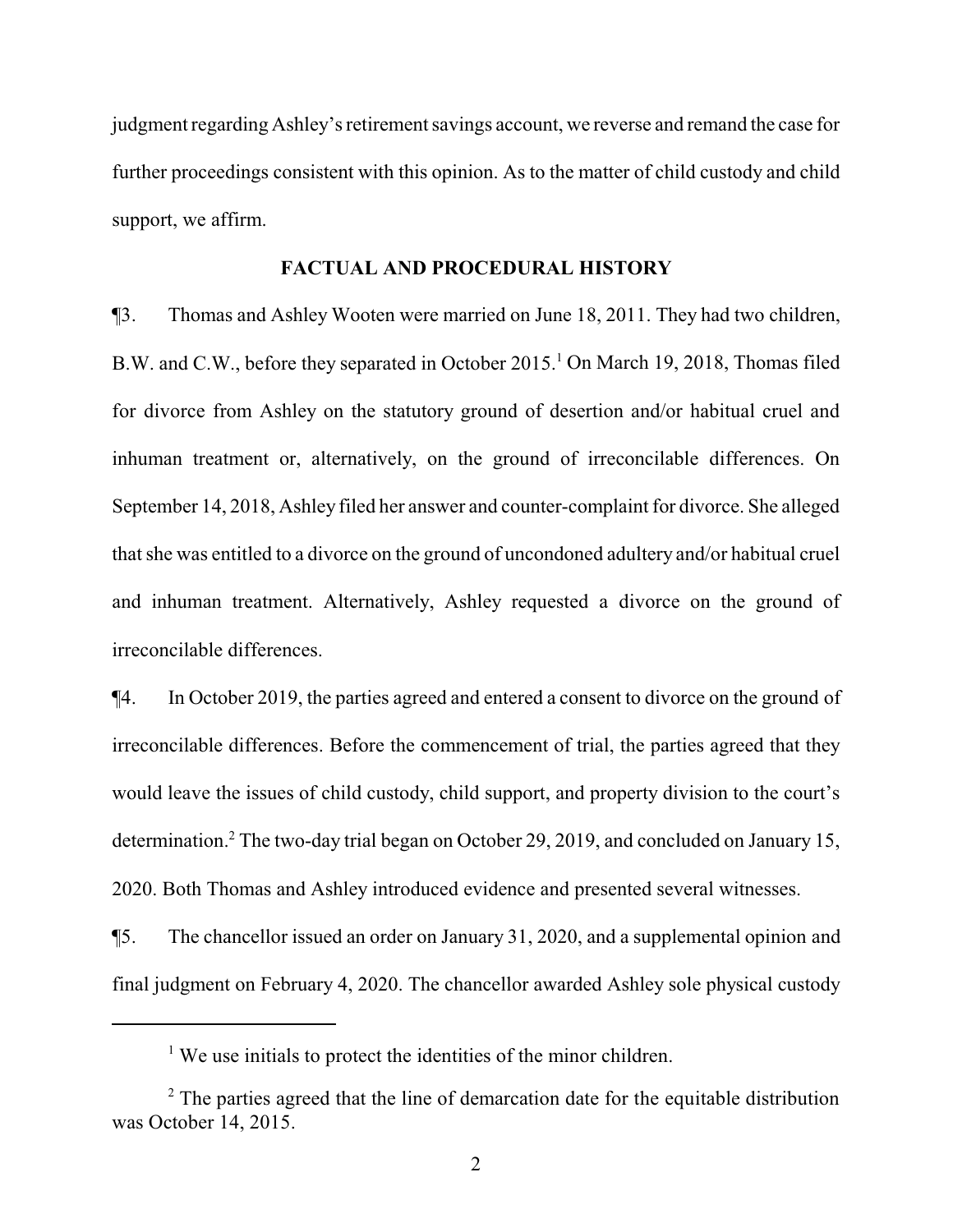of the children and joint legal custody to both parties. The chancellor ordered that Thomas' monthly child-support payments be increased from \$239 for one child to \$780 for two children. The chancellor also awarded Ashley a retroactive increase in the child support payments and declined Thomas' request to reduce the statutory support.<sup>3</sup>

¶6. As to the propertydivision,the chancellor determined that the parties' marital property included (1) two vehicles— a 2000 Ford F250 and a 2015 Dodge Ram; (2) any of Ashley's retirement funds accumulated with BancorpSouth Bank from July 2011 to October 14, 2015; (3) BancorpSouth Bank credit-card debt in the amount of \$880; and (4) Discover credit-card debt in the amount of \$1,938.15. According to the chancellor's findings, the parties' separate property consisted of (1) Thomas' checking and retirement accounts with Kinder Morgan Gas Company; (2) Ashley's BancorpSouth Loan; (3) Ashley's PERS and Cadence Bank retirement account; and (4) Ashley's student loan.

¶7. Thereafter, the chancellor awarded Ashley the 2015 Dodge Ram, the BancorpSouth Bank credit-card debt, and the Discover credit-card debt. Thomas was awarded the 2000 Ford F250. Subsequently, the chancellor denied Ashley's request for reimbursement of the children's medical expenses and denied her request for attorney's fees after determining that Ashley failed to show a financial inability to pay.

¶8. Thomas now appeals from the chancellor's judgment, arguing that the chancellor erred by (1) disregarding Ashley's retirement savings in the equitable-distribution analysis;

<sup>&</sup>lt;sup>3</sup> Thomas and Ashley previously separated in 2009. During the separation, Ashley went to the Department of Human Services seeking child support assistance from Thomas. Thomas agreed to pay child support in the amount of \$239 a month for B.W.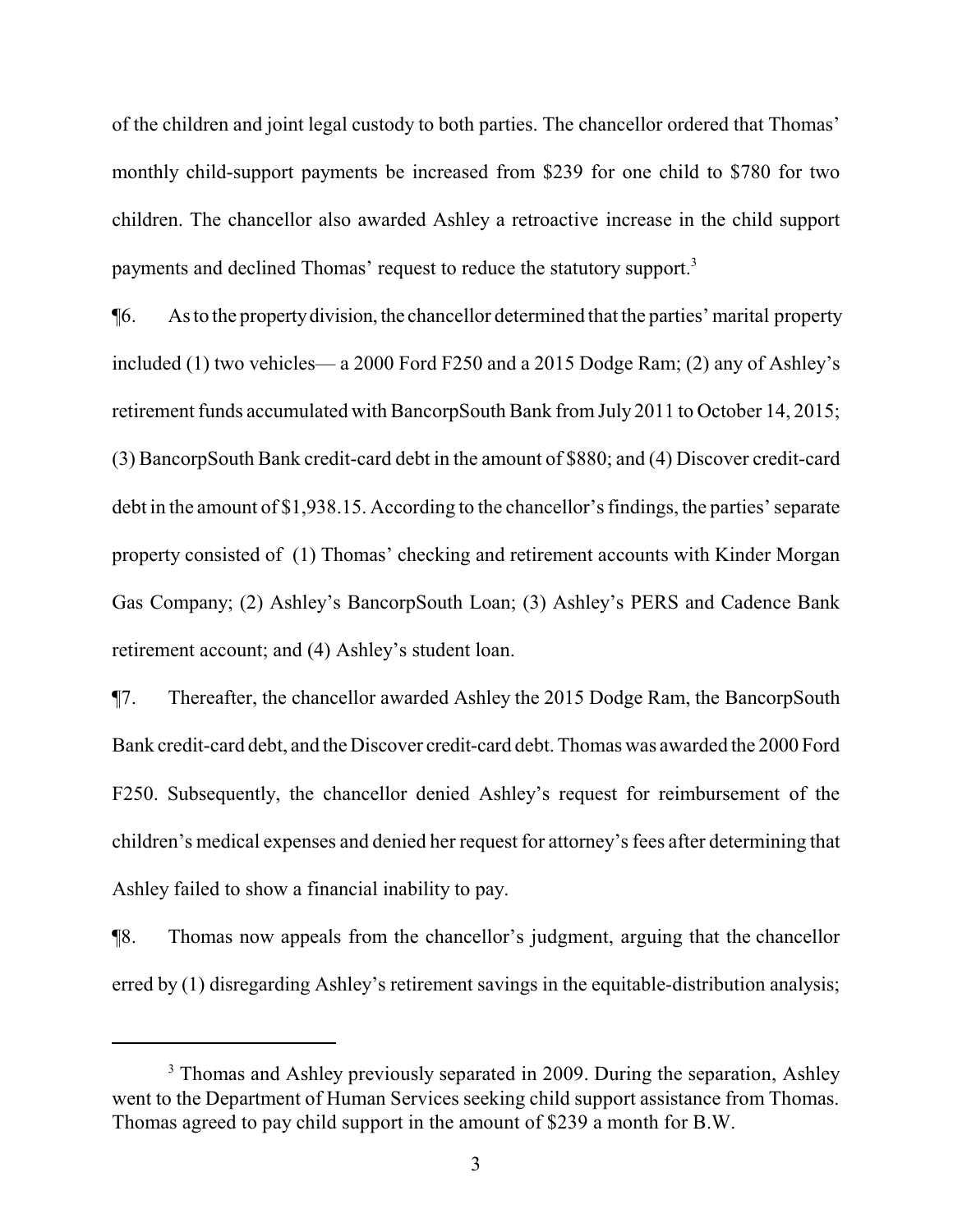(2) granting physical custody of the children to Ashley; and (3) refusing to deviate from the statutory child-support guidelines.

## **STANDARD OF REVIEW**

¶9. "This Court has a limited standard of review in examining and considering the decisions of a chancellor." *Ravenstein v. Ravenstein*, 167 So. 3d 210, 215 (¶8) (Miss. 2014). If supported by substantial evidence, a chancellor's factual findings will not be disturbed unless "the chancellor abused [her] discretion, was manifestly wrong, clearly erroneous, or applied an erroneous legal standard." *Varnell v. Rogers*, 198 So. 3d 1278, 1280 (¶7) (Miss. Ct. App. 2016). On appeal, this Court "is required to respect the findings of fact made by a chancellor supported by credible evidence and not manifestly wrong." *Newsom v. Newsom*, 557 So. 2d 511, 514 (Miss. 1990). "This is particularly true in the areas of divorce and child support." *Ferguson v. Ferguson*, 639 So. 2d 921, 930 (Miss. 1994) (citing *Nichols v. Tedder*, 547 So. 2d 766, 781 (Miss. 1989)).

#### **DISCUSSION**

## **I. Equitable Distribution**

¶10. Our supreme court has "long recognized that, incident to a divorce, the [c]hancery [c]ourt has authority, where the equities so suggest, to order a fair division of property accumulated through the joint contributions and efforts of the parties." *Ferguson*, 639 So. 2d at 924 (quoting *Brown v. Brown*, 574 So. 2d 688, 690 (Miss. 1990)). Therefore, the court adopted guidelines in *Ferguson* for the equitable-distribution method for dividing marital assets. *Id*. at 928. "There is no automatic right to an equal division of jointly-accumulated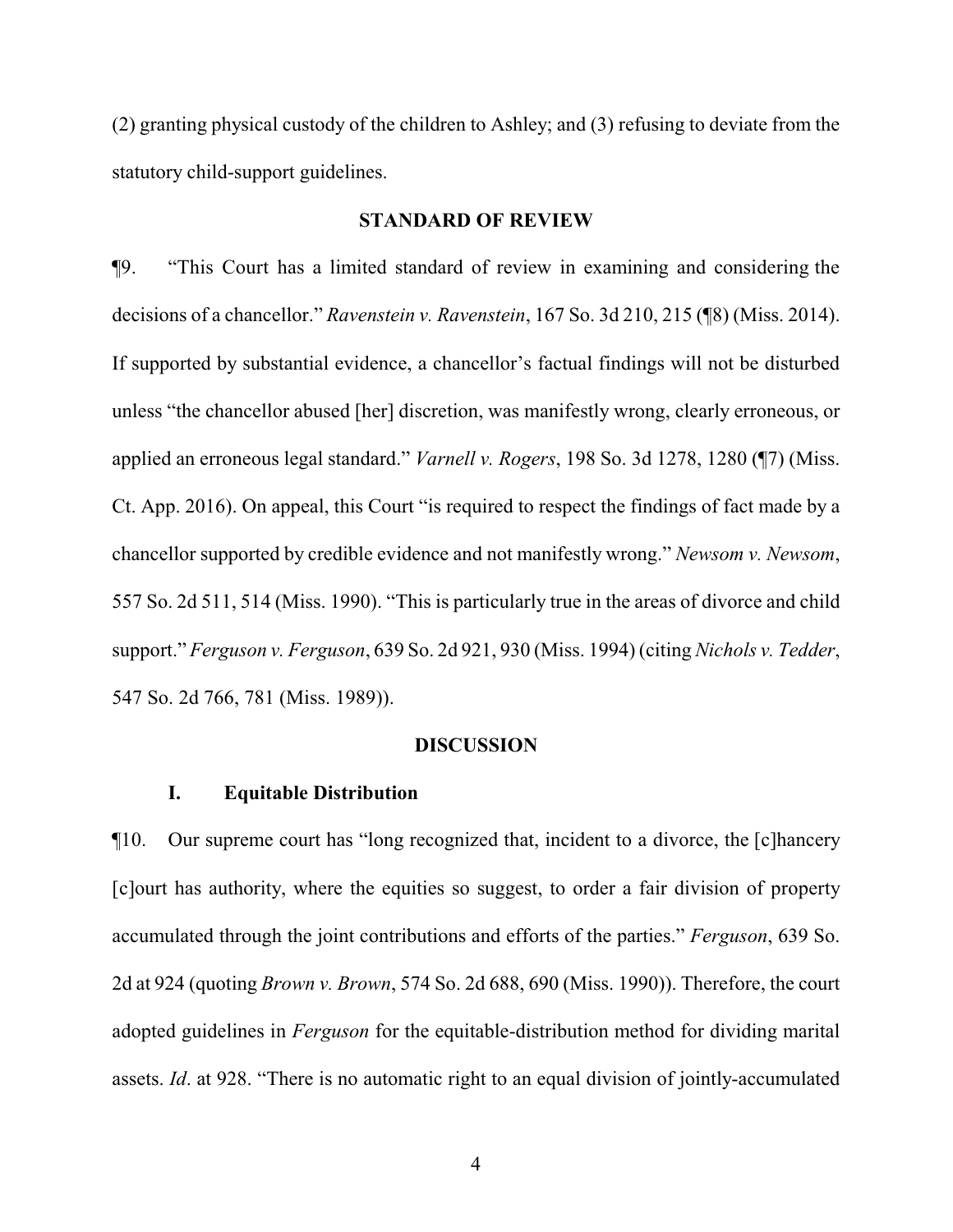property, but rather, the division is left to the discretion of the court." *Brown*, 574 So. 2d at 691.

¶11. Thomas argues that the chancellor erred by failing to classify Ashley's retirement account as marital property. We reexamine the chancellor's application of the *Ferguson* factors, but in doing so, we do not conduct a new *Ferguson* analysis. *Phillips v. Phillips*, 904 So. 2d 999, 1001 (¶8) (Miss. 2004). Instead, we "review[] the judgment to ensure that the chancellor followed the appropriate standards and did not abuse [her] discretion." *Id*. In the present case, we must decide whether the chancellor's denial of a portion of Ashley's retirement benefits to Thomas, which was acquired during their marriage, complies with the *Ferguson* standards. We find that it does not.

¶12. "Marital assets include any and all property acquired or accumulated during the marriage." *Carrow v. Carrow*, 741 So. 2d 200, 202 (¶10) (Miss. 1999) (citing *Hemsley v. Hemsley*, 639 So. 2d 909, 915 (Miss. 1994)). "Retirement plans are considered marital assets." *Phillips*, 904 So. 2d at 1002 (¶9) (citing *Coggin v. Coggin*, 837 So. 2d 772, 775 (¶5) (Miss. Ct. App. 2003)); *see also Owens v. Owens*, 798 So. 2d 394, 400 (¶16) (Miss. 2001). ¶13. At the hearing, Ashley admitted that her BancorpSouth retirement savings, in the amount of \$15,018.19, was accrued during the course of the marriage:<sup>4</sup>

- Q: So whatever retirement you generated at BancorpSouth Bank, that was during the marriage and before you separated, right?
- A: Yes.

<sup>4</sup> The record reflects that the value of Ashley's BancorpSouth retirement account was submitted in her Rule 8.05 financial statement. *See* UCCR 8.05.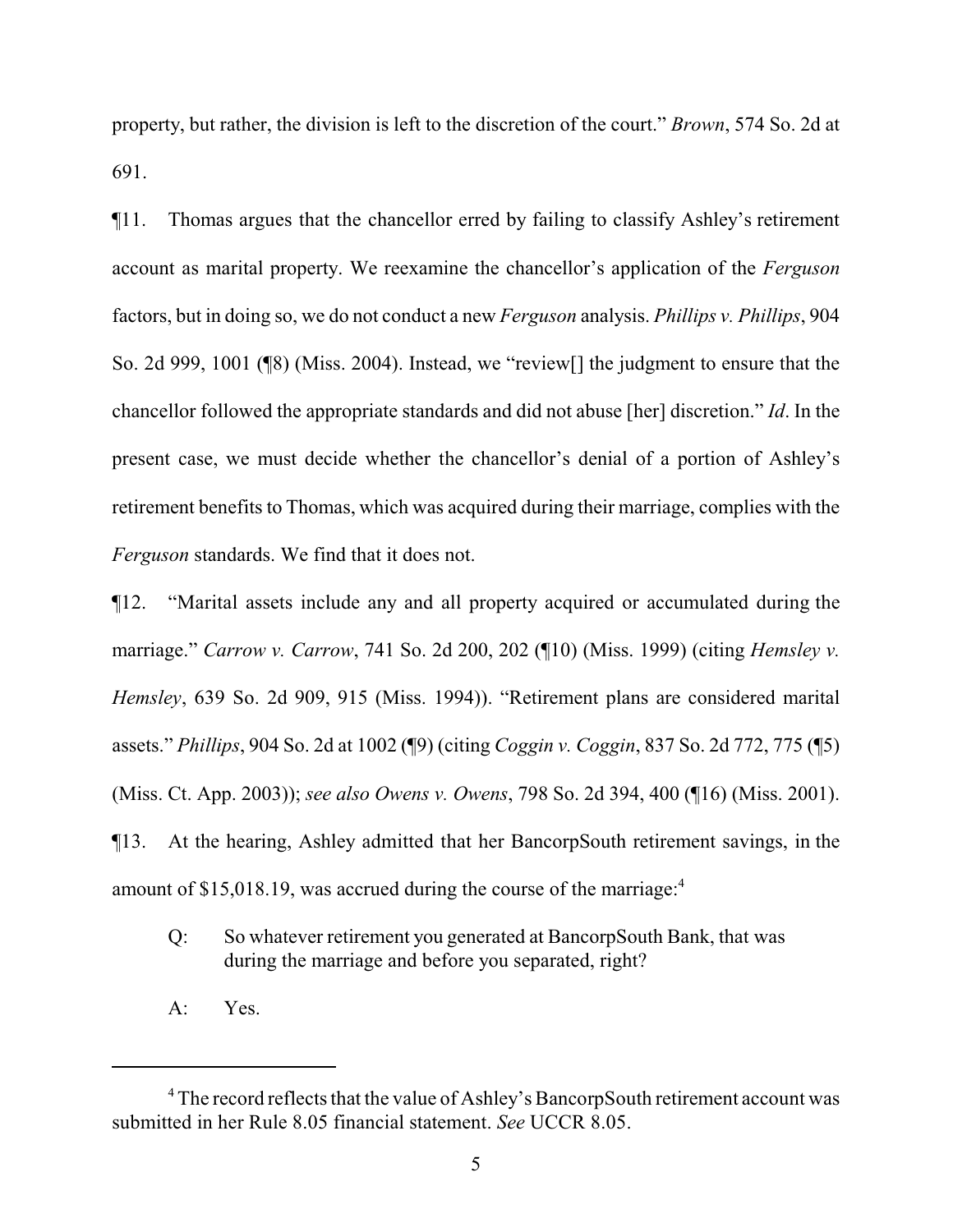Although Ashley admitted that the BancorpSouth retirement account was accrued during the marriage, the chancellor made the following determination regarding the account:

The Court values the 2000 Ford F250 at \$500.00 and the 2015 Dodge Ram at \$6,102.00; and \$0.00 value for [Ashley's] BancorpSouth Bank retirement account. Each party has requested their respective vehicle. [Ashley] has requested that she retain her BancorpSouth retirement account. [Thomas] made no specific claim to this account.

¶14. On appeal, Ashley fails to address this issue and does not rebut Thomas' contention that the chancellor failed to properly value or account for Ashley's retirement account in the equitable-distribution analysis. As a result of the chancellor's findings, we reverse and remand for the chancellor to revise the distribution of Ashley's retirement account in the division of marital assets.

# **II. Child Custody**

¶15. "[T]he polestar consideration in child custody cases is the best interest and welfare of the child." *Albright v. Albright*, 437 So. 2d 1003, 1005 (Miss. 1983). To meet these goals, courts evaluate the following factors introduced in *Albright*:

- 1. The age, sex, and health of the child;
- 2. The continuity of care prior to the separation;
- 3. The parenting skills of each parent;
- 4. The willingness and capacity to prove primary child care;
- 5. The employment of the parents and the responsibilities of that employment;
- 6. The physical and mental health and age of the parents;
- 7. The emotional ties of the parent and the child;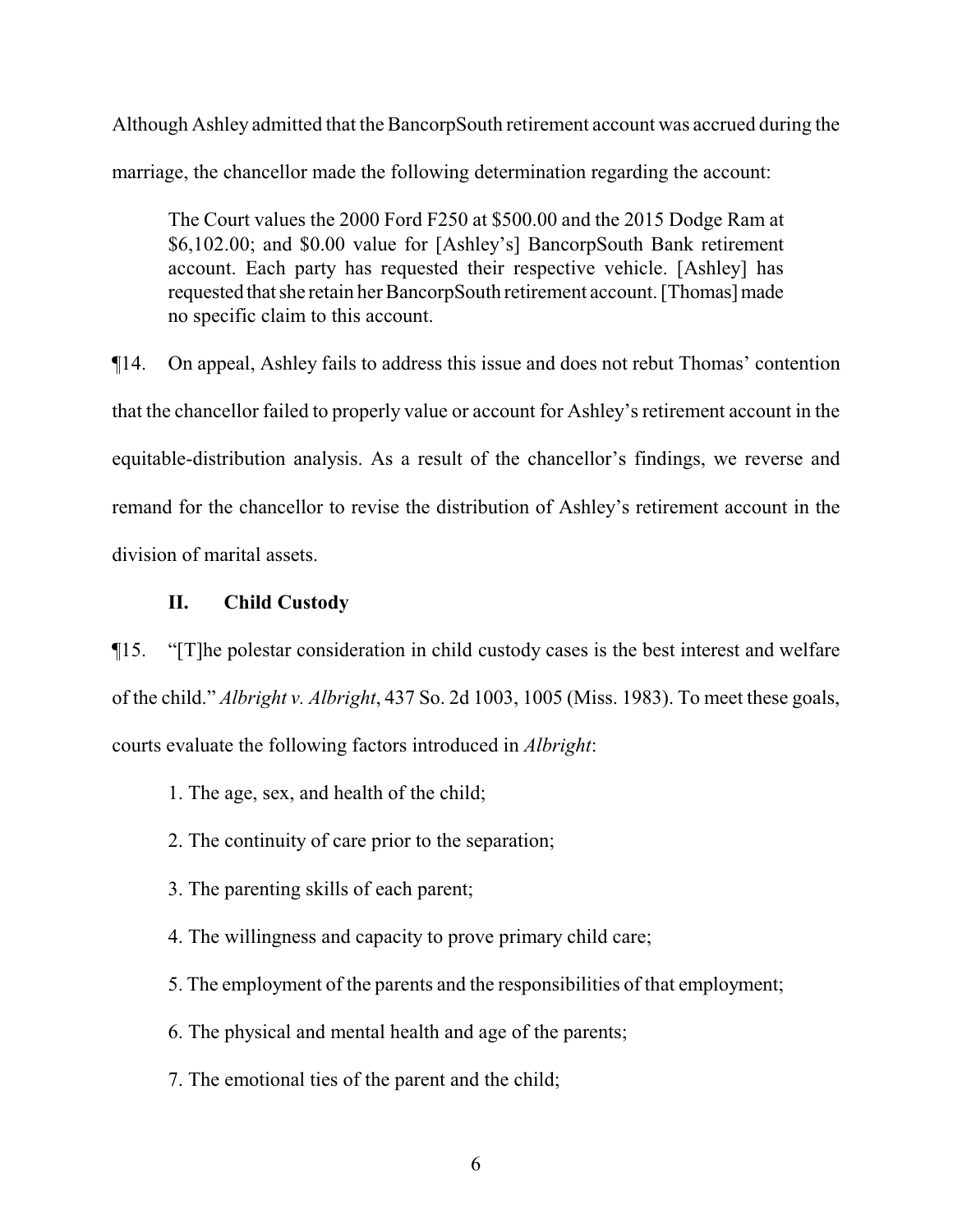8. The moral fitness of each parent;

9. The home, school, and community record of the child;

10. The preference of the child;

11. The stability of the home environment; and

12. The other factors relevant to the parent-child relationship.

*Id*.

¶16. "The *Albright* factors are intended to ensure that the chancellor follows a process that considers all facts relevant to the child's best interest." *Baumann v. Baumann*, 304 So. 3d 175, 179 (¶13) (Miss. Ct. App. 2020) (citing *Vassar v. Vassar*, 228 So. 3d 367, 375 (¶27) (Miss. Ct. App. 2017)). However, "an *Albright* analysis is not a mathematical formula." *Bingham v. Johnson*, 322 So. 3d 948, 952 (¶19) (Miss. Ct. App. 2021) (citing *Lee v Lee*, 798 So. 2d 1284, 1288 (¶15) (Miss. 2001)). While all the *Albright* factors are essential, "the chancellor has the ultimate discretion to weigh the evidence the way she sees fit." *Id*. (citing *Johnson v. Gray*, 859 So. 2d 1006, 1013-14 (¶36) (Miss. 2003)). "We give deference to the weight that the chancellor assigns to each *Albright* factor." *Baumann*, 304 So. 3d at 179 (¶14) (citing *Smith v. Smith*, 206 So. 3d 502, 513 (¶24) (Miss. 2016)). "This Court cannot re-weigh the evidence and must defer to the chancellor's findings of facts, including her decision regarding the evidence's weight and credibility." *Id*. (citing *Hall v. Hall*, 134 So. 3d 822, 828 (¶21) (Miss. Ct. App. 2014)). We may not substitute our judgment for the chancellor's. *Brewer v. Brewer*, 919 So. 2d 135, 141 (¶23) (Miss. Ct. App. 2005). Rather, we must decide if substantial evidence supports the ruling. *Id*.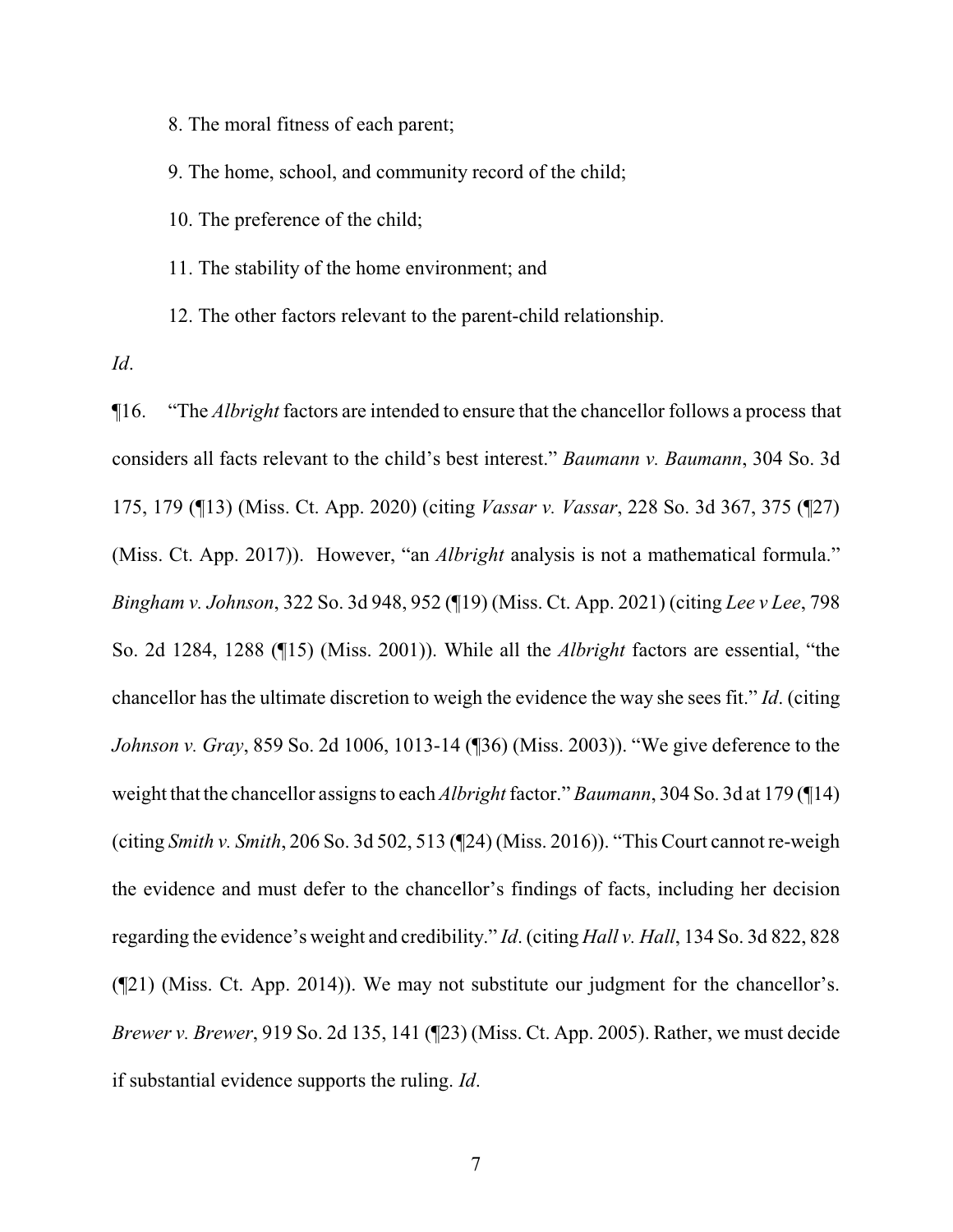¶17. Thomas claims the chancellor erred in her analysis of several *Albright* factors. In particular, he maintains the chancellor improperly found that the following factors were neutral: (1) the age, sex, and health of the children, (2) the parties' physical and mental health and age, (3) the parents' moral fitness, and (4) the home, school, and community record of the children. Thomas also contends (5) the chancellor erred when she found that the emotional-ties factor favored Ashley.

## **1. Age, Sex, and Health of the Children**

¶18. Thomas asserts that the chancery court erred by not finding that this factor favored him because the children were male and above the age of tender years. "[A] chancellor may find that [the child's sex] does or does not weigh in favor of the parent of the same sex as the children, depending on the specific facts of the case." *Barbaro v. Smith*, 282 So. 3d 578, 597 (¶85) (Miss. Ct. App. 2019) (citing *Jackson v. Jackson*, 82 So. 3d 644, 646 (¶8) (Miss. Ct. App. 2011)). Therefore, "a chancellor may determine that the sex of a male child weighs in favor of granting custody to the father." *Id*.; *see*, *e.g.*, *Klink v. Brewster*, 986 So. 2d 1060, 1063-64 (¶13) (Miss. Ct. App. 2008). "What weight to assign to this fact in the *Albright* analysis is entrusted to the chancellor's sound discretion . . . . This is a finding of fact that cannot be disturbed on appeal absent a clear showing of an abuse of discretion . . . ." *Id*.

¶19. In analyzing the children's age, sex, and health, the chancellor recognized that the minor children were male and in relatively good health. In finding this factor neutral, the chancellor explained that since the boys were ages eight and ten, they were "long" past the age that required any special type of care due to a tender age. We cannot say that the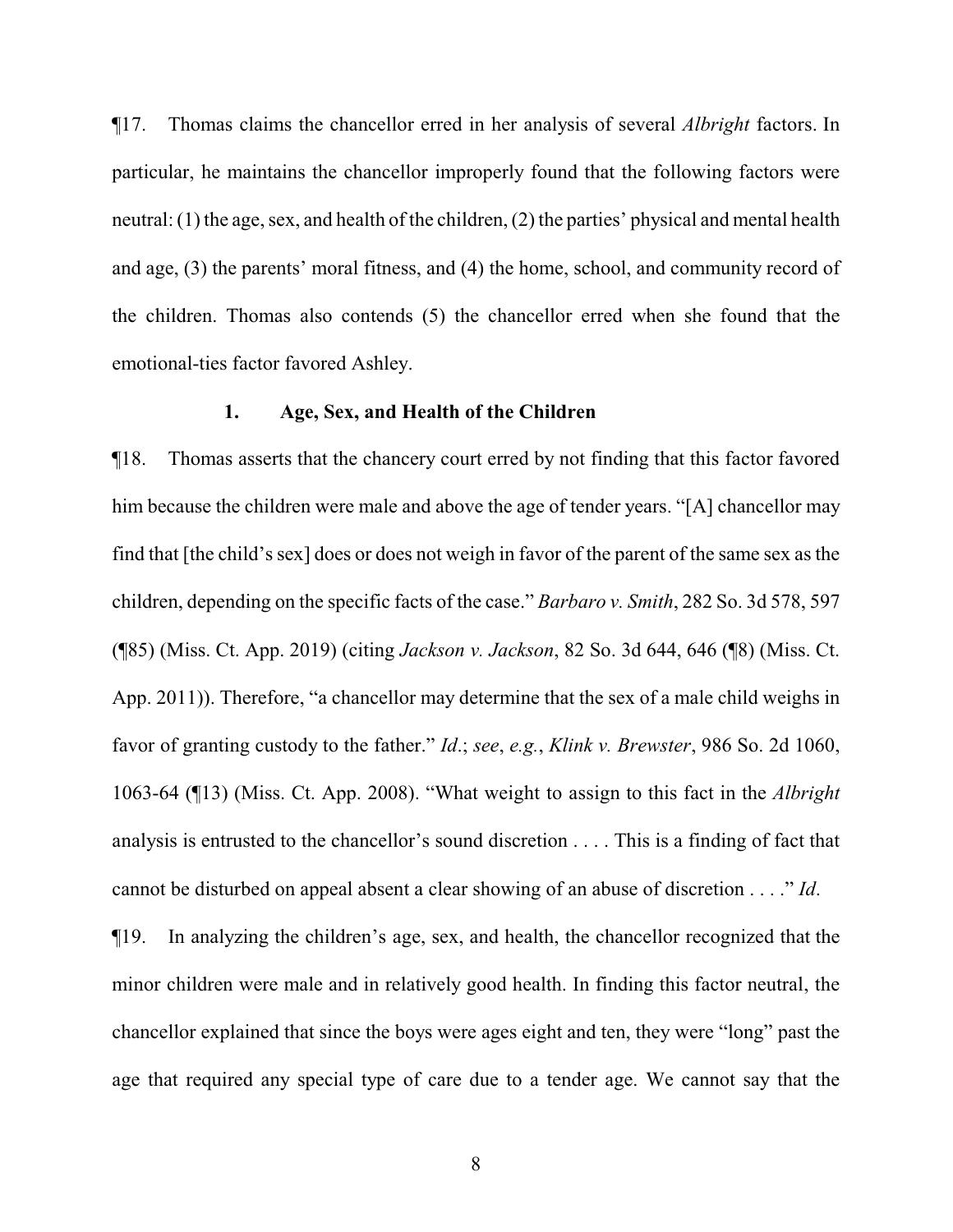chancellor abused her discretion and find no manifest error in the chancellor's conclusion that this factor was neutral.

#### **2. Physical and Mental Health of the Parties**

¶20. Thomas asserts that the chancellor erred by concluding that this factor was neutral in light of Ashley's history of panic attacks. Here, the issue is whether a parent's panic attacks should count against that parent in a custody proceeding when there is no evidence that the attacks impair the parent's ability to care for the child.

¶21. In analyzing this factor, the chancellor took into account that Ashley has suffered "one or more panic attacks in her lifetime." However, with this fact in mind, the chancellor also found, and the record reflects, that the panic attacks did not alter Ashley's ability to care for her children. The chancellor is "vested with the responsibility to hear the evidence, assess the credibility of witnesses, and determine ultimately what weight and worth to afford any particular aspect of proof." *Hackler v. Hackler*, 296 So. 3d 773, 778 (¶35) (Miss. Ct. App. 2020) (quoting *Garner v. Garner*, 283 So. 3d 120, 140 (¶84) (Miss. 2019)). The chancellor's findings are supported by substantial evidence, and we find no error or abuse of discretion in the chancellor's finding that this factor was neutral.

# **3. Moral Fitness of Each Parent**

¶22. Thomas claims the chancellor erred by finding the moral-fitness factor neutral. Specifically, Thomas claims that if the chancellor had appropriately considered Ashley's admitted pre-separation adultery, this factor would have favored him.

¶23. Our supreme court has held that "marital fault should not be used as a sanction in

9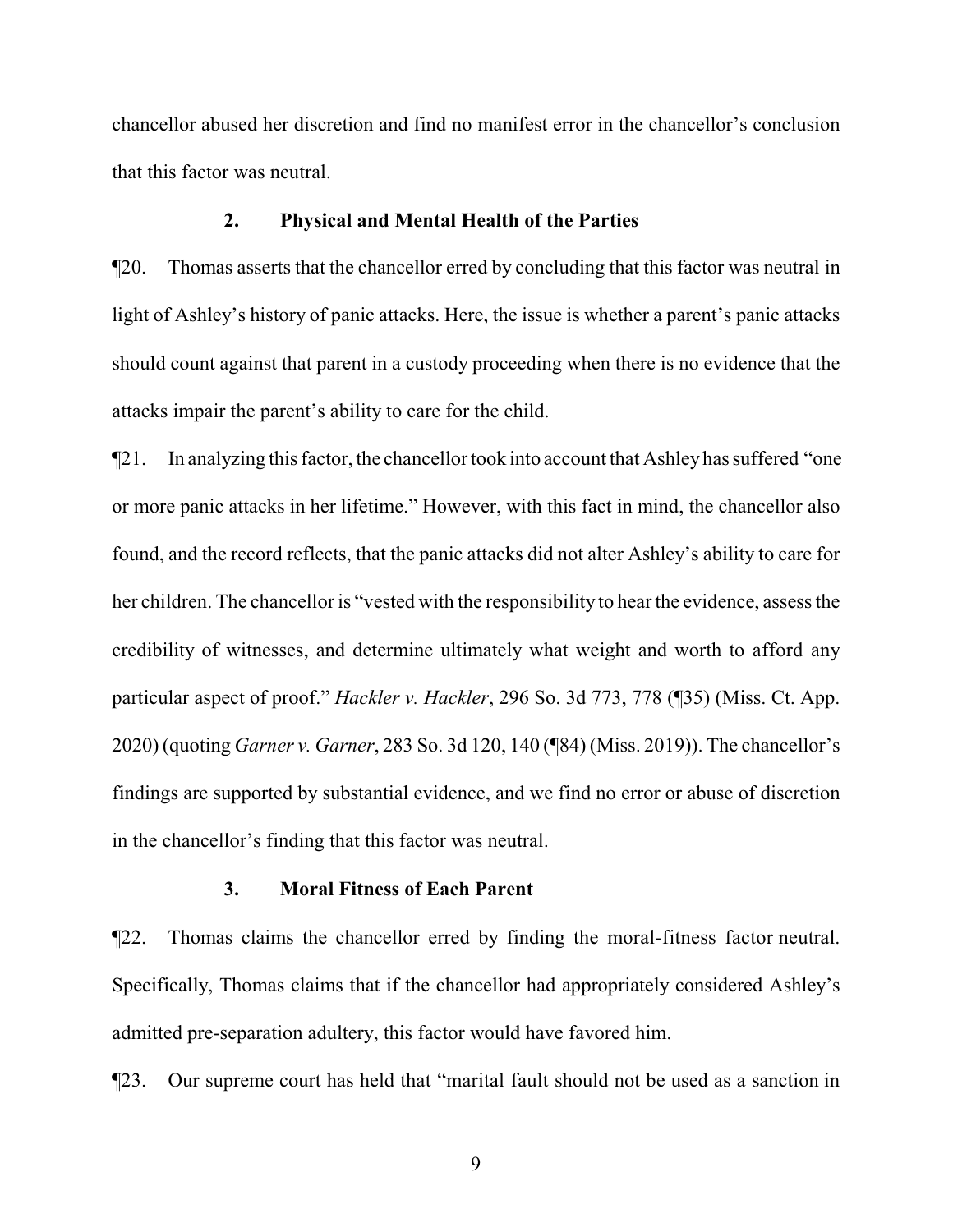custody awards." *Albright*, 437 So. 2d at 1005. "Adultery of a parent may be an unwholesome influence and an impairment to the child's best interest, but on the other hand, may have no effect. The trial court should consider this factor along with all others when making original custody determinations." *Kimbrough v. Kimbrough*, 76 So. 3d 715, 725 (¶55) (Miss. Ct. App. 2011) (quoting *Carr v. Carr*, 480 So. 2d 1120, 1123 (Miss. 1985)).

¶24. The chancellor was not presented with any evidence that Ashley's pre-separation adultery impaired the children's best interest. Even though the chancellor did not mention Ashley's pre-separation adultery under her findings for the moral-fitness factor, we cannot say the chancellor erred in finding this factor neutral. The chancellor noted that Thomas had another child during the marriage with his current girlfriend, and the chancellor found that both parties had "moved on with their lives and have pursued new romantic interests." We, therefore, find no error with respect to the chancellor's findings on this factor.

## **4. Home, School, and Community Records of the Children**

¶25. Thomas also challenges the chancellor's finding that the children's home, school, and community records were a neutral factor. Thomas claims that the chancellor disregarded the children's connection to Clay County and the tenuous connection with Ashley's county of residence, Monroe County.

¶26. To the contrary, the chancellor did not disregard these connections. While Thomas remains in Clay County and Ashley resides in Monroe County, there was ample testimony that both parents were involved in the children's school and extracurricular activities, the children had good grades, and both parents had extended family and support systems nearby.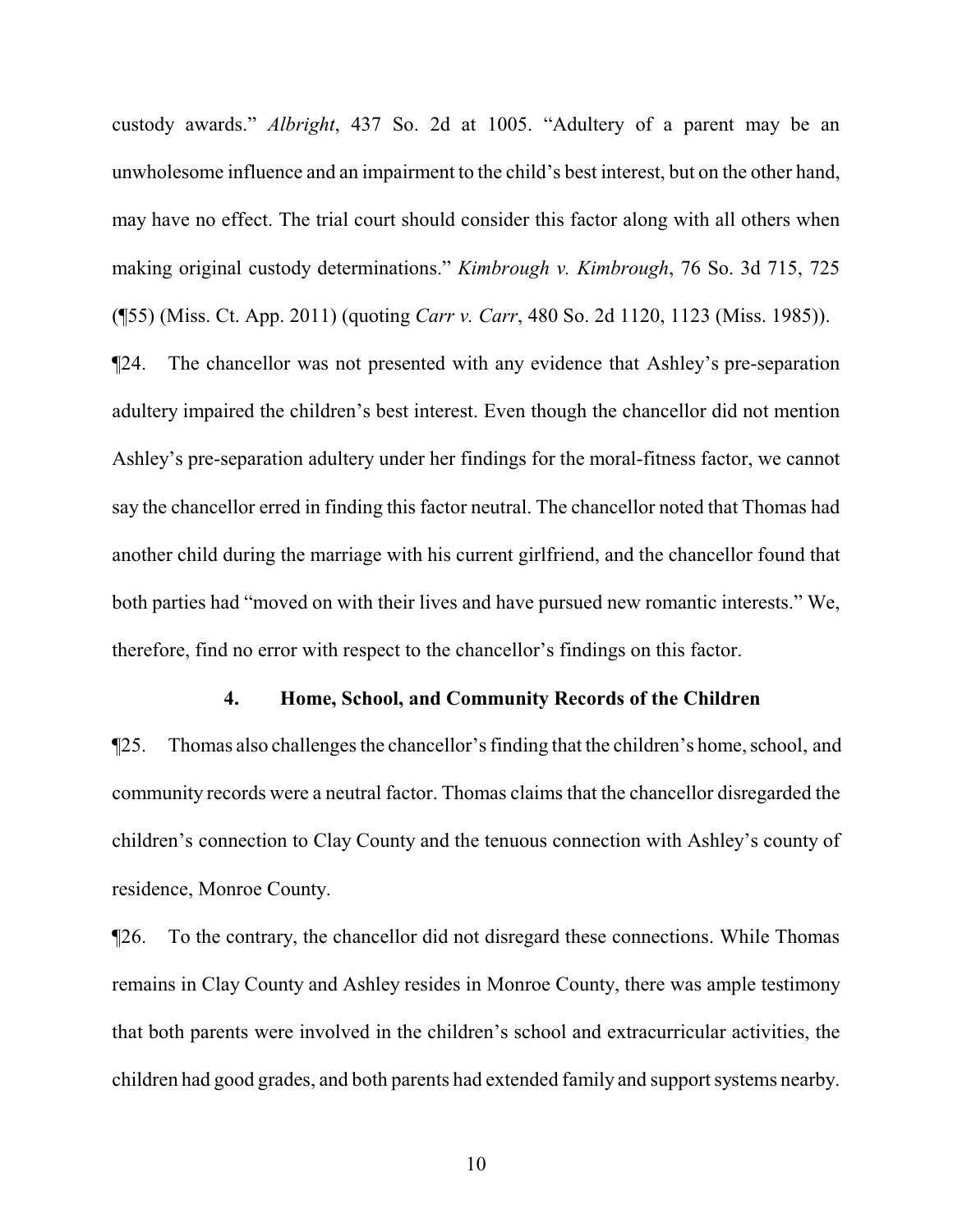The chancellor also heard testimony that even after Ashley moved to Monroe County, she continues to spend most of her time in ClayCounty, and her living in Monroe did not prevent the children from visiting their friends or family who reside in Clay County. Furthermore, in analyzing this factor, the chancellor noted that both parents had households that appeared to be "quite crowded" but did not find that it had any adverse effect on the children. Based on a review of the record, we cannot say the chancellor abused her discretion or manifestly erred in finding that the children's home, school, and community records were a neutral factor. Since substantial evidence supports the chancellor's determination as to this factor, we find no error.

## **5. Emotional Ties**

¶27. Thomas claims the chancellor erred by finding the emotional-ties factor favored Ashley. Specifically, Thomas claims that no evidence existed to support the chancellor's determination. However, the chancellor noted that both Ashley's and her witnesses' testimonyestablished she had strong emotional ties to the children. The chancellor found that Thomas' testimony centered more around the parties' eldest child, B.W. The chancellor expressed her concern that the couple's youngest child, C.W., "may have to fight for the attention of his father and his family due to the arrival of his younger sibling and the favoritism that [Thomas] shows towards [B.W.]" After considering the testimony and evidence presented, the chancellor found this factor favored Ashley. The record contains substantial evidence to support the chancellor's findings. Therefore, we find no error.

¶28. Upon review, we cannot say that the chancellor was manifestly wrong, was clearly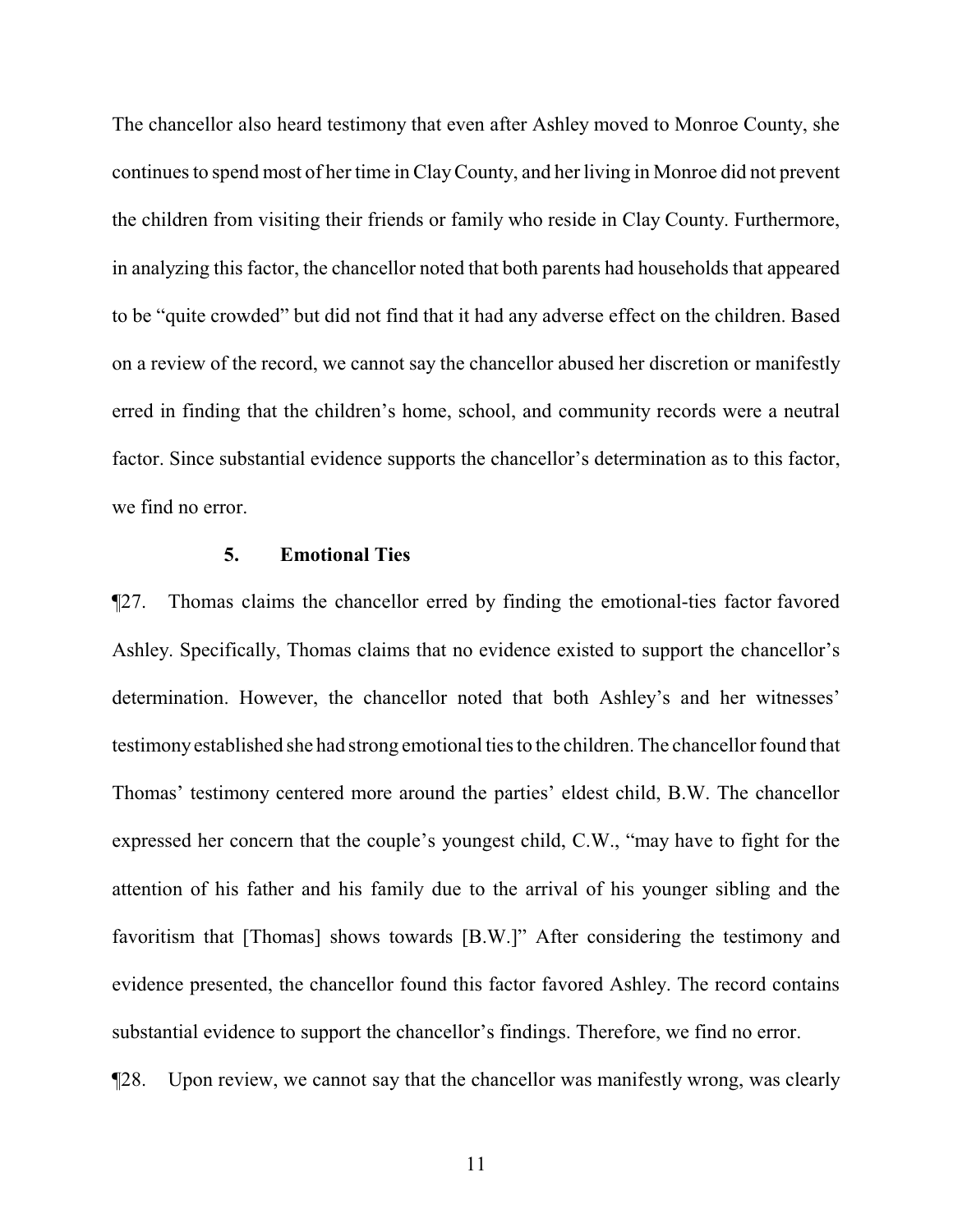erroneous, or applied an incorrect legal standing in her *Albright* analysis. Because substantial evidence supported the chancellor's findings, we affirm the chancellor's grant of sole physical custody of the parties' children to Ashley and joint legal custody to both parents.

# **III. Child Support**

¶29. For his final assignment of error, Thomas claims that the chancellor abused her discretion by refusing to deviate from the statutory child-support guidelines. Specifically, Thomas claims that since he would have custody of the children forty percent of the time, the chancellor should have deviated from the statutory support guidelines.

¶30. "A chancery court has discretion in determining an award of child support." *Gunter v. Gunter*, 281 So. 3d 283, 285 (¶8) (Miss. Ct. App. 2019) (citing *Harden v. Scarborough*, 240 So. 3d 1246, 1255 (¶26) (Miss. Ct. App. 2018)). This Court "will not find an abuse of discretion when the required support [is] equal to the amount that is presumptively correct under the child-support guidelines." *Id*. (quoting *Mosher v. Mosher*, 192 So. 3d 1118, 1126 (¶38) (Miss. Ct. App. 2016)). However, the guidelines are merely guidelines, and they "do not control per se the amount of an award of child support." *Id*. at 286 (¶10). Since the chancery court "has special knowledge of the actual circumstances," *McEachern v. McEachern*, 605 So. 2d 809, 814 (Miss. 1992), a departure is permissible when the chancery court makes "a written finding on the record that the application of the guidelines would be unjust or inappropriate . . . ." *Id*. (citing *Dunn v. Dunn*, 695 So. 2d 1152, 1155 (Miss. 1997)). ¶31. Here, the chancellor ordered Thomas to pay twenty percent of his adjusted gross income as reflected by his Rule 8.05 financial statement and in accordance with the statutory